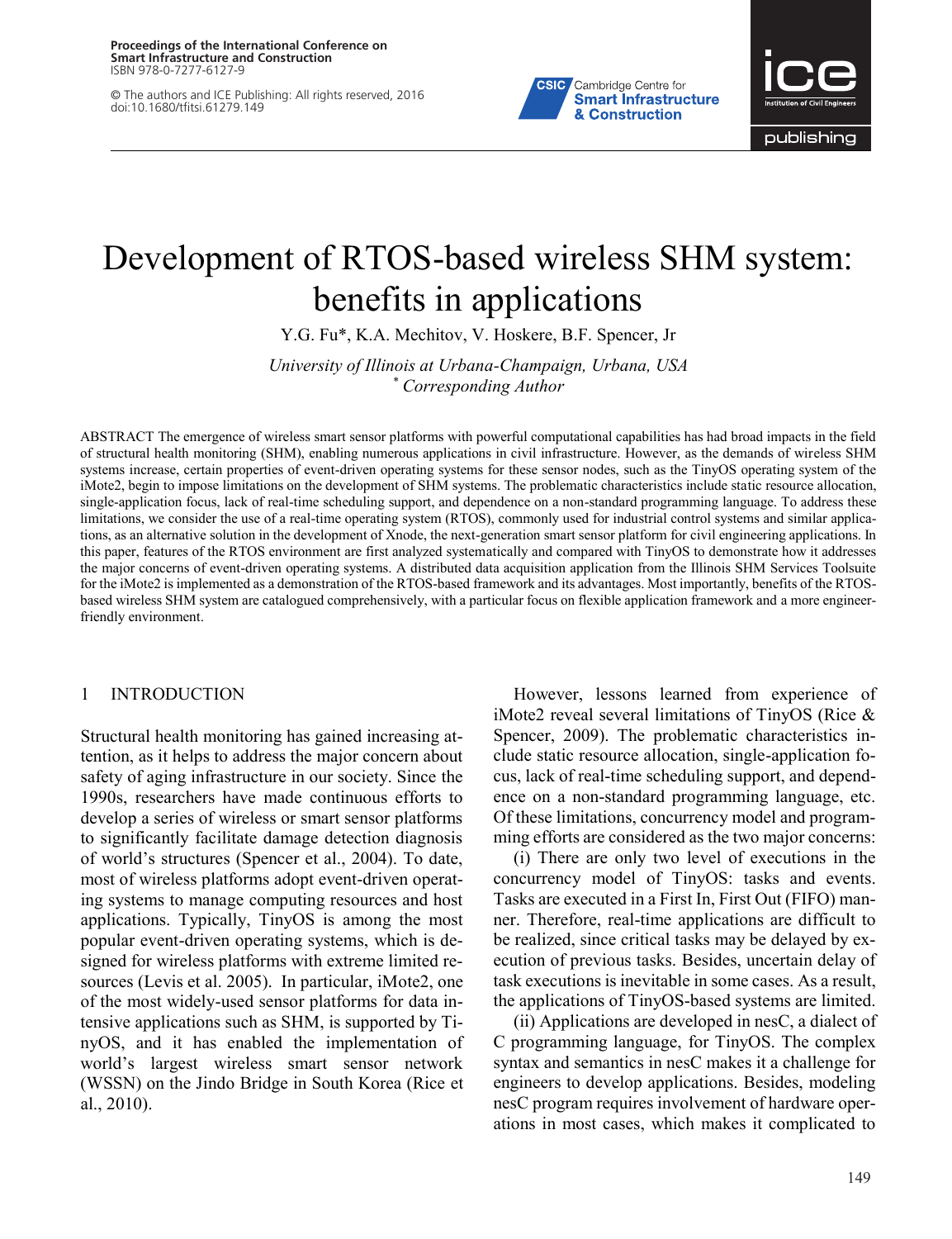update or debug code (Ammari, 2013). In addition, the single-application focus of TinyOS requires developers to consider every part of a system every time their code is updated. All of these dramatically increase programming efforts.

In order to address these concerns, we consider the use of a real-time operating system, commonly used for industrial control systems and similar applications, as an alternative solution in the development of Xnode, the next-generation smart sensor platform for civil engineering applications. In this paper, the RTOS environment is first analyzed and compared with TinyOS to demonstrate how it addresses the major concerns of event-driven operating systems. A distributed data acquisition application from the Illinois SHM Services Toolsuite for the iMote2 is implemented as a demonstration of the RTOS-based framework and its advantages. Most importantly, benefits of the RTOSbased wireless SHM system are catalogued comprehensively, with a particular focus on flexible application framework and engineer-friendly environment.

# 2 REAL-TIME OPERATING SYSTEMS

## *2.1 Introduction to RTOS basics*

An RTOS is an operating system in which applications are run under specified time constraints with high reliability. Typical properties of an RTOS includes multi-tasking and preemptive scheduling. In general, an RTOS problem is divided into multiple tasks and handled by several processes. A scheduler is used to manage task sequencing at run time, based on specific scheduling algorithms.

There are many different RTOS that are used in the embedded systems market. FreeRTOS is selected as for development of Xnode due to its open source nature, portable C-language implementation, high degree of configurability, availability of free and commercial support options, and a large user community. Specifically, it has typical advantages as a class of RTOS, compared to event-driven operating systems, such as real-time scheduling and efficient inter-task communication. Also, it has specific advantages of small footprint, low overhead and fast execution, compared to some other classes of RTOS.

## *2.2 Primary solution of FreeRTOS for Xnode*

FreeRTOS provides a priority-based preemptive scheduler, as well as inter-task communication and coordination tools (e.g., queues, mutexes and semaphores). It can efficiently address the limitations of event-driven operating systems on a low-power microprocessors. Primary solutions of FreeRTOS for Xnode include scheduling flexibility and programming efficiency, which are demonstrated through comparison between RTOS-based systems and TinyOS-based systems.

1) As shown in Figure 1, there are only two levels of concurrency in TinyOS, namely the task and interrupt contexts. Different tasks are managed within a single FIFO queue with no reordering or task priorities. Specifically, new tasks are put at the end of the task queue upon scheduling, and they cannot execute until all previous tasks are completed. In this way, some important tasks will be delayed by less critical tasks, for example a high-frequency sensor sampling task can be delayed by a periodic task that checks the battery level, introducing jitter into the sampling process. This is not desirable for real-time applications. By contrast, in FreeRTOS, important tasks can be assigned higher priorities. Tasks with lower priorities will be suspended to give way to important tasks and later be resumed after the important tasks are completed or blocked. This scheduling flexibility will significantly enable complex applications in wireless SHM systems, such as structural control, particularly with multiple applications coexisting on the same wireless network.



**Figure 1.** FIFO scheduling in TinyOS and priority-based scheduling in FreeRTOS.

2) Another major concern that FreeRTOS addresses is programming efficiency. FreeRTOS is predominantly written in standard C programming language, and hence developers can freely use many existing C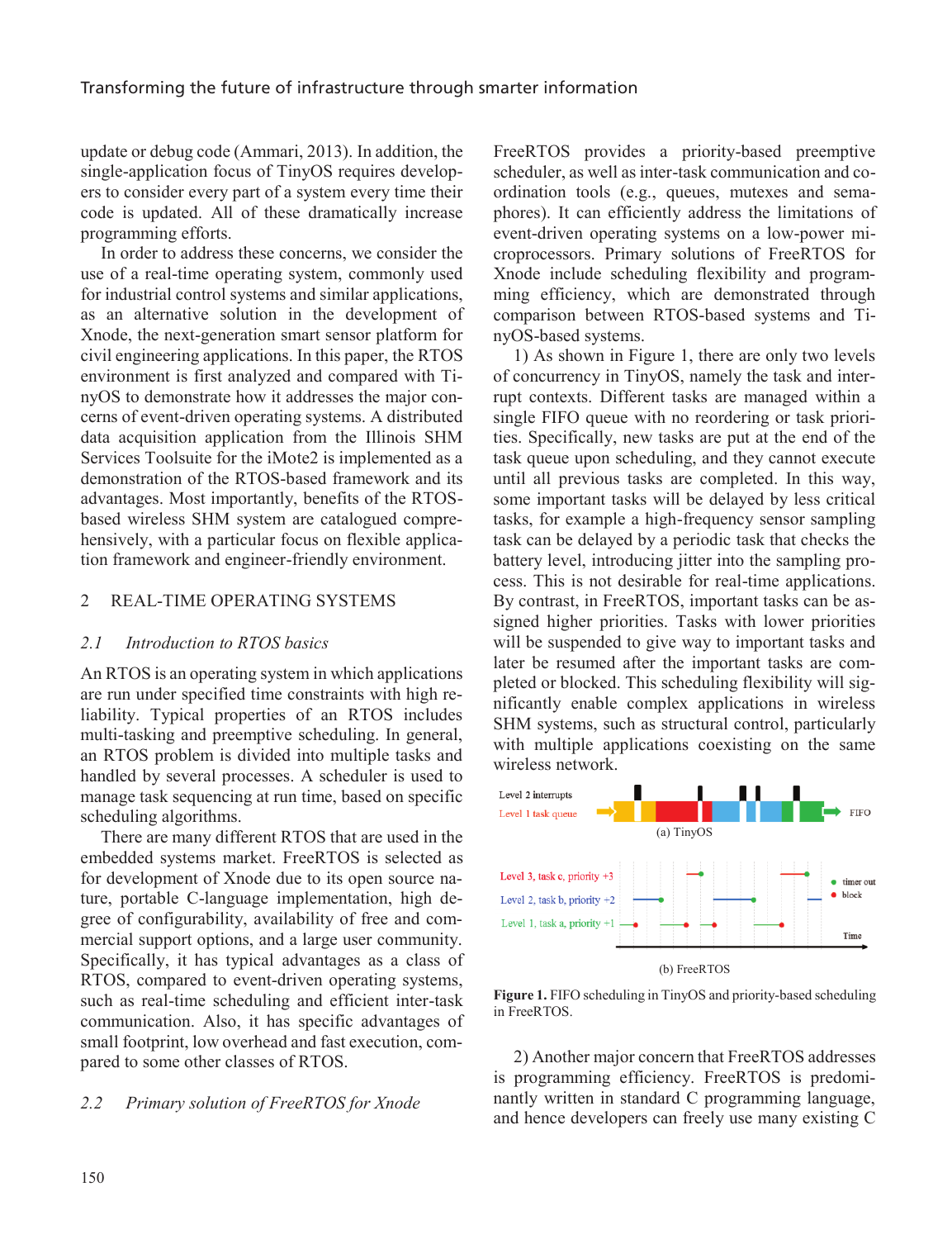libraries, which implement useful functionality such as numerical algorithms and data compression, with much less porting efforts than that in TinyOS-based systems (written in nesC, which is a custom extension on the C language). Also there are several powerful tools written for the C language that can facilitate testing and debugging user-developed applications. In addition, the single-application focus of TinyOS, where application code, operating system code, libraries and device drivers are all compiled into a single image and share a single scheduler with no priority differentiation, which means that developers have to consider every part of a system and possible interactions of all components. By contrast, functionalities of a program in RTOS-based systems can be separated by different tasks and priority levels. Hence, developers just need to modify specific part of the code, rather than consider everything in a program. As a result, the cost and complexity of application development can be significantly reduced.

## 3 DEMONSTRATION: REMOTESENSING APPLICATION IN FREERTOS

#### *3.1 RemoteSensing application in brief*

The Illinois Structural Health Monitoring Project (ISHMP) Services Toolsuite, developed through collaboration between researchers in Smart Structures Technology Laboratory and Open Systems Laboratory at University of Illinois at Urbana-Champaign, is the software foundation for the iMote2-based remote sensing platform, which is built on TinyOS. RemoteSensing, a fundamental distributed data acquisition application in ISHMP Services Toolsuite (Rice & Spencer, 2009), is implemented in FreeRTOS as a demonstration of the RTOS-based framework and its advantages (Figure 2). Specifically, this application is used to help the coordination between gateway node and multiple sensor nodes to realize the remote sensing application.



**Figure 2.** Structure of the RemoteSensing application, which is supported by three middleware services.

#### *3.2 Sensing application framework*

During RemoteSensing application, sensor nodes are required to start sensing when they receive commands from a gateway node, and to send sensor data back to the gateway node once the sensing is completed. To illustrate the flowchart of RemoteSensing in a single sensor node, a basic sensing application framework is developed in FreeRTOS (Figure 3). In the proposed framework, three tasks are defined to realize the sensing process, namely the Application Task, Sensing Task, and Radio Task. Commands are first received by the Radio Task and delivered to the Application Task. Then, the Application Task executes the commands and activates the Sensing Task to control sensors to generate sensor data periodically. Once sensing is completed, the Application Task gets sensor data from the Sensing Task and transfers it to the Radio Task for transmission back to the gateway node. During this process, inter-task communication and coordination is enabled by means of queues and semaphores. Meanwhile, different priorities are assigned for deciding which task should be executing at a particular time. Particularly, the Radio Task should be assigned a high priority, because any delay of the Radio Task may result in missed data packets that are transmitted from the gateway node.



**Figure 3.** Flowchart of the sensing process in a sensor node in the FreeRTOS version.

#### *3.3 SensingUnit Implementation*

SensingUnit (SU) is a service component which governs the coordination between a gateway node and multiple sensor nodes during a sensing process (Sim & Spencer, 2009). It is used to transfer sensing information, initiate synchronized or unsynchronized sensing and transmit measured data. A series of states are defined using a state machine to facilitate the control of performance of different nodes in a sensor network. Basically, SU consists of two parts: SensingUnit GatewayNode (SUGW) and SensingUnit SensorNode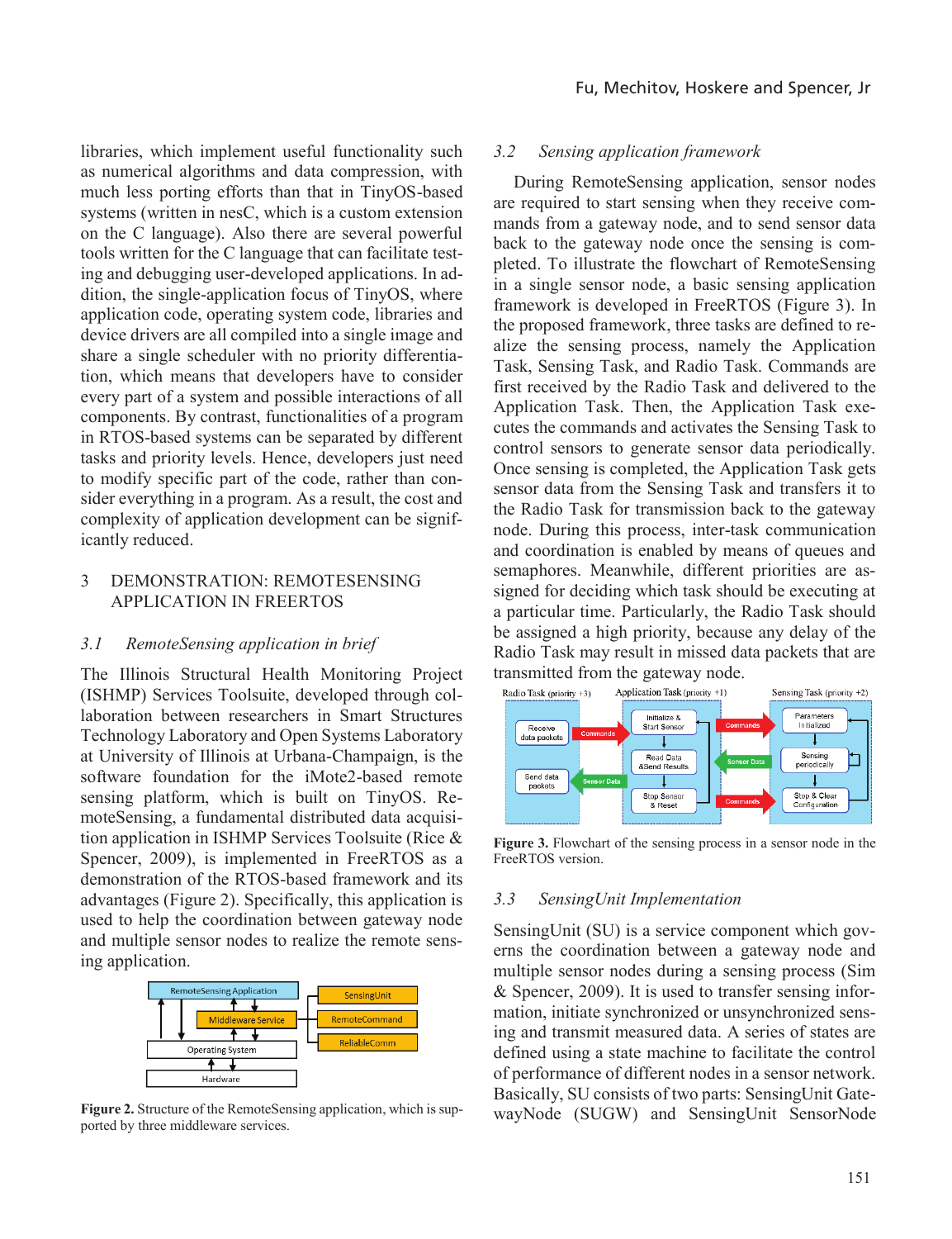## Transforming the future of infrastructure through smarter information

(SUSN), which are designated to serve a gateway node and a sensor node respectively.

Figure 4 shows the flowchart of SensingUnit in FreeRTOS, as well as its connection with the Application Task in a gateway node (GatewayNode\_app) and with the Application Task in a sensor node (Sensor-Node app). The main logic of SU in FreeRTOS remains the same as that in the TinyOS version, but interfaces of SU are modified significantly. Upon receipt of a command from GatewayNode\_app and SensorNode app, SUGW and SUSN will change its state to INIT in the initialization. Then GatewayNode app will check each state of SUGW and trigger the transition between different states based on results of each iteration in a state machine. Sensing command will be transmitted from SUGW to SUSN by means of radio communication. Once the sensing process is completed in the sensor node, GatewayNode app will directly send the data request command to SensorNode app to retrieve the sensor data.



**Figure 4.** Flowchart and implementation of SensingUnit in the FreeRTOS version.

## *3.4 RemoteCommand Implementation*

RemoteCommand is an efficient messenger for delivering commands, response or measured data between the gateway node and sensor nodes. It consists of several commands and event handlers, which are used in the designated order (Mechitov, 2012).

In the RemoteSensing application, RemoteCommand is applied to deliver sensing commands from SUGW to SUSN before sensing process, and it is also used to send data requests from the Application Task in the gateway node (Main\_app\_GW) to the Application Task in sensor nodes (Main\_app\_SN) after sensing is completed (Figure 5).

Figure 6 shows the flowchart of RemoteCommand in FreeRTOS. Main commands maintain the same interfaces as in the TinyOS version, but event handlers are replaced with an additional task with similar functionalities. At the beginning, sensor nodes will call registerCommand to specify a start function. Then executeCommand is called in a Gateway node to deliver commands. Once the commands are received by the RemoteCommand Task in sensor nodes (Rec-Task SN), the corresponding start function is called in a designated way. After that, executionDone is called to send working results back. Upon RemoteCommand Task in the gateway node (RecTask\_GW) receiving the data message, a callback function is executed and the next command is ready.



**Figure 5.** Implementation of RemoteCommand in RemoteSensing.



**Figure 6.** Flowchart of RemoteCommand in FreeRTOS.

## *3.5 ReliableComm Implementation*

RelibleComm is a foundation service to address the concern of data loss in wireless systems, by means of acknowledgement-based reliable communication protocols (Nagayama & Spencer, 2007). The sender sends a message to the receiver through a series of data packets. At the end of data transmission, the receiver checks the number of packets and send acknowledgment back to the sender, requesting the sender to resend missing packets. After that, the sender will keep sending missing packets until it receives the acknowledgement that all packets are received.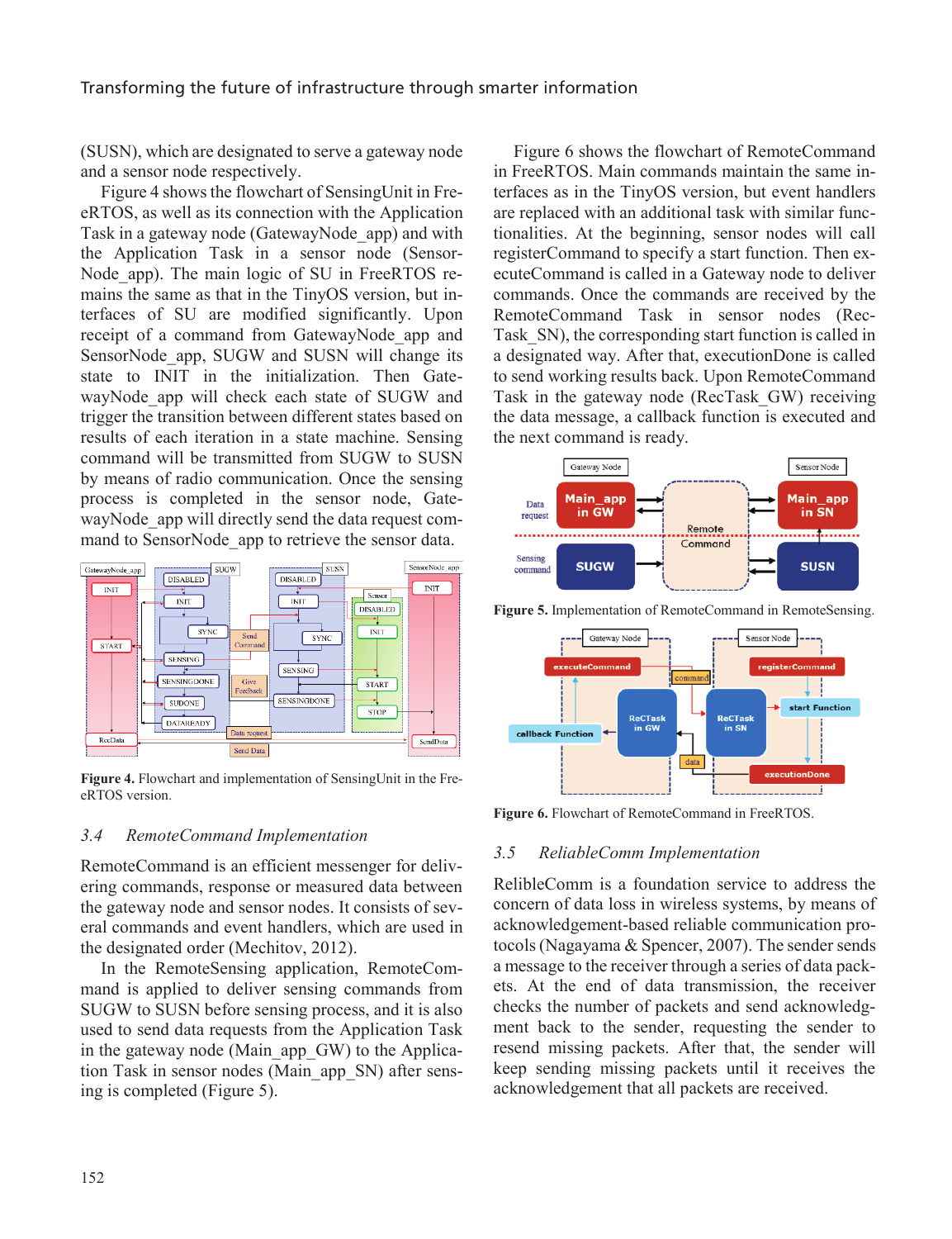Figure 7 shows the flowchart of ReliableComm in FreeRTOS. The Radio Task is implemented to receive data packets continuously in both the sender and the receiver. Two states, COMM and CHECK, are defined in a state machine to control the behavior of RelibleComm. Specifically, in the COMM state, data packets are transmitted between the sender and the receiver, while in the CHECK state, an acknowledgement is sent from the receiver to the sender, requesting missing packets. As shown in Figure 8, Reliable-Comm consists of several interfaces which are used to connect with RemoteCommand and the Radio driver.



**Figure 7.** Flowchart of ReliableComm in FreeRTOS.



**Figure 8.** Implementation of ReliableComm in RemoteSensing

#### *3.6 ReliableComm Implementation*

A total of 4 types of tasks are defined for implementation of RemoteSensing in FreeRTOS, assigned with different priorities (Figure 9).



**Figure 9.** Structure of RemoteSensing in summary.

Specifically, the Radio Tasks have highest priorities to ensure the efficient communication between a gateway node and sensor nodes. Meanwhile, several tools are applied to enable inter-task communication, including queues, semaphores, callback functions, mutexs, etc. The diagram in Figure 10 demonstrates how the tasks in RemoteSensing are scheduled by FreeRTOS. Using FreeRTOS, different functionalities in RemoteSensing are isolated within separate tasks, and these tasks are executed efficiently, by means of a preemptive, priority-based scheduler.



**Figure 10.** Tasks scheduled in the FreeRTOS version of RemoteSensing.

#### 4 BENEFITS IN APPLICATIONS

#### *4.1 Flexible application framework*

One primary benefit of Xnode, a RTOS-based wireless SHM system, is the more flexible application framework. In moving to this new platform, the RTOS enables several benefits for application developers compared to the iMote2 (ISHMP/TinyOS-based) system, in part due to its real-time scheduler.

1) Over-the-air programming (OTA) can be realized by uploading a single module or the entire application image, which is a significant benefit for SHM applications. In general, wireless sensor nodes are densely deployed in a SHM project. If pre-installed damage detection algorithm is obsolete, it would be of great convenience to reprogram wirelessly for multiple sensor nodes, rather than to collect sensor nodes manually and update algorithms one by one.

2) Resource optimization is another attractive aspect. Developers can configure the system with dynamic resource allocation mechanism, hence resources can be allocated and deallocated at run-time. In this way, highly efficient operation is enabled for long-term structural health monitoring, especially for a large-scale wireless sensor network.

3) Real-time sensing and control applications are possible to be handled on the basis of the real-time scheduler. Specifically, different functionalities are defined by multiple tasks, and the task with the strictest deadline is assigned the highest priority, specified with maximum time spans. This is highly beneficial for real-time application development, such as structural control using wireless sensor nodes, in which time delay may result in serious detrimental consequences.